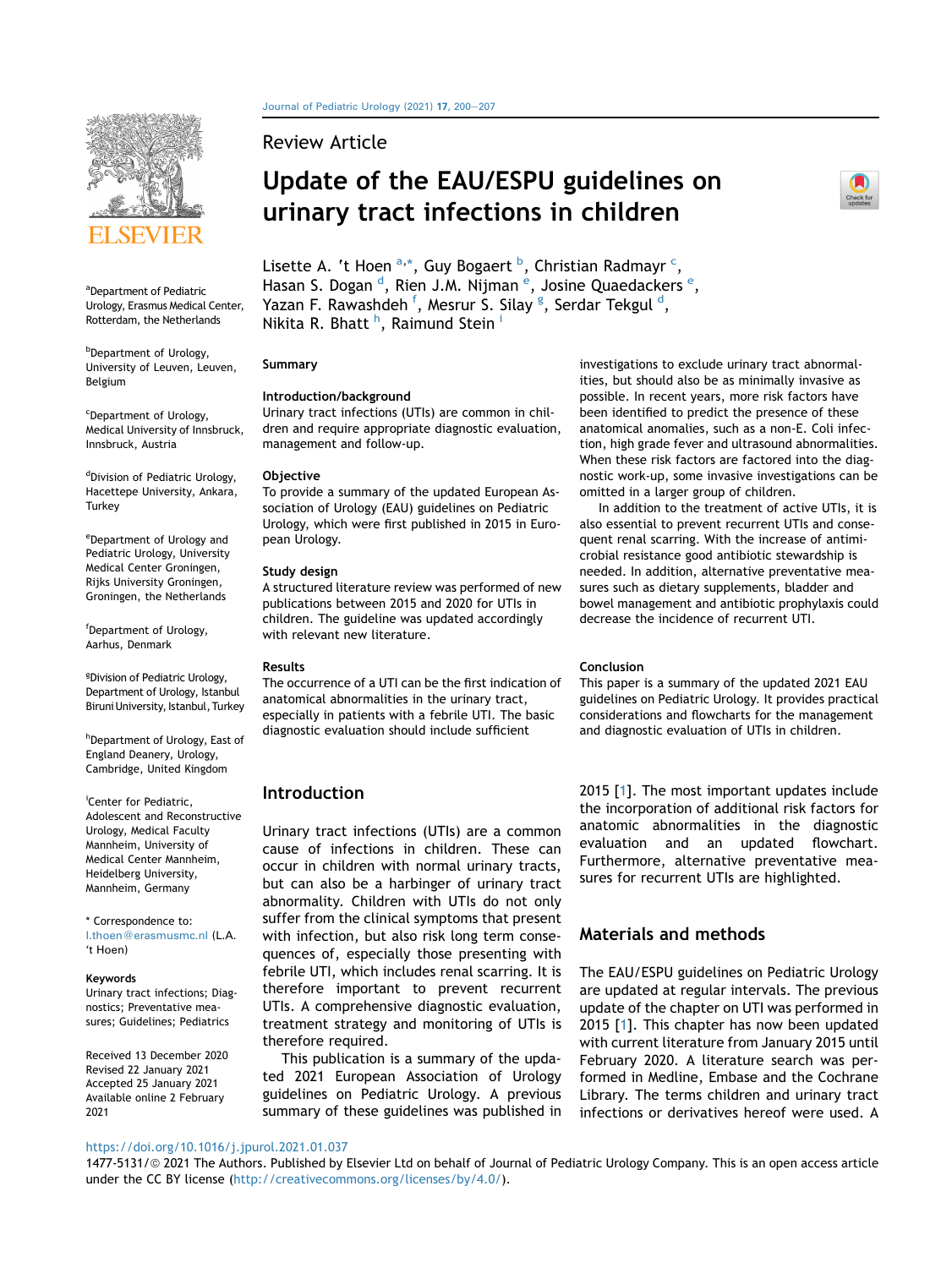total of 1600 English language abstracts were screened for their relevance by LH and RS and 102 full texts were obtained for appraisal. Relevant publications have been used to update the guideline. Publications were deemed relevant when the results would increase the level of evidence or when the publication introduced new evidence about certain topics. An extensive update of the diagnostic evaluation and preventative measures paragraphs was performed by all panel members. A summary of the current evidence and recommendations is presented here.

## Epidemiology and aetiology

Urinary tract infections (UTI) represent the most common bacterial infections in children  $[2,3]$  $[2,3]$ . The symptoms may vary according to the age of the child. In neonates there is a male predominance, the prevalence is higher, infections caused by other organisms than E. Coli are more frequent and there is a higher risk of urosepsis  $[4,5]$  $[4,5]$ . A pooled prevalence of  $7.8\%$  (CI:  $6.6-8.9$ ) of UTI was seen in older children  $(<19$  years) presenting with urinary tract symptoms [\[4\]](#page-6-3). The incidence varies with age and sex. The incidence for boys is highest during the first 6 months of life (5.3%) and decreases with age to around 2% for the ages  $1-6$  years. In girls the incidence is reversed with UTIs being less common during the first 6 months (2%) and increasing with age to around 11% for the ages of  $1-6$  years  $[6]$ . Several risk factors have been identified such as bladder bowel dysfunction, vesicoureteral reflux and obesity  $[7-9]$  $[7-9]$  $[7-9]$  $[7-9]$ . Febrile UTIs have been associated with renal scarring and each new febrile UTI increases the risk of renal scarring by 2.8% (CI 1.2-5.8)  $[10]$  $[10]$ . The leading causative organism for UTIs has been E. Coli, but over the years other bacteria have been rising in prevalence [\[11](#page-6-8)].

## Classification systems

Urinary tract infections are classified according to five systems: site, severity, episode, symptoms and complicating factors, of which site and severity are the most important.

1. Classification according to site.

Lower urinary tract infection (cystitis) is an inflammatory condition of the bladder mucosa. Symptoms include dysuria, frequency, urgency, enuresis, hematuria, suprapubic pain and malodorous urine. It may also include epididymitis which is an inflammatory condition of the epididymis. Symptoms include pain and swelling of the hemiscrotum and can be the presenting symptom of lower urinary tract infection.Upper urinary tract infection (pyelonephritis) is a diffuse pyogenic infection of the renal pelvis and parenchyma. Symptoms include fever, chills and flank pain, and could be as severe as septic shock/toxemia.

2. Classification according to severity.

A UTI is classified as mild when children are experiencing mild symptoms and are able to take fluids and oral medication, often due to a lower urinary tract infection. If they suffer from more serious symptoms such as persistent vomiting, dehydration or fever  $>39$  °C this is classified as a severe UTI.

3. Classification according to episode.

First UTI: this may be a sign of anatomical abnormalities and anatomical evaluation is recommended.

Recurrent UTI: can be divided into unresolved, persistent infection and re-infection. In unresolved infection, the initial therapy is inadequate for elimination of bacterial growth in the urinary tract. Persistent infection is caused by a re-emergence of bacteria from a site within the urinary tract that cannot be eradicated (e.g. stones, nonfunctioning renal segments). The same pathogen is identified in persistent infection. With re-infection each episode can be caused by a variety of new organisms, in contrast to persistent UTI.

Breakthrough UTI: an infection occurring in patients receiving antimicrobial prophylaxis.

4. Classification according to symptoms.

Asymptomatic bacteriuria indicates attenuation of uropathogenic bacteria by the host, or colonisation of the bladder by non-virulent bacteria that do not activate a symptomatic response.

Symptomatic UTI includes irritative voiding symptoms, suprapubic pain, fever and malaise.

#### 5. Classification according to complicating factors.

In uncomplicated UTI, infection occurs in a patient with a morphologically and functionally normal upper and lower urinary tract, normal renal function and competent immune system. Patients can be managed on an outpatient basis, followed by elective evaluation for potential anatomical or functional abnormalities of the urinary tract.

A complicated UTI occurs in children with known mechanical of functional pathology of the urinary tract. Patients with a complicated UTI require hospitalisation and parenteral antibiotics. Prompt anatomical evaluation of the urinary tract is critical to exclude the presence of significant abnormalities and when present adequate drainage of the infected urinary tract is necessary.

## Diagnostic evaluation

#### Medical history and clinical evaluation

A detailed medical history includes the question of first or recurrent infections, fetal abnormalities, possible malformations of the urinary tract, prior operations, family history and the presence of bowel or voiding dysfunctions. The physical examination includes a general examination of the throat, lymph nodes, abdomen, genitalia, flank and back. It also includes measurements of body weight, height and temperature. In neonates and infants, the symptoms may be non-specific such as fever, lethargy, vomiting and failure to thrive. In neonates it is important to rule out co-existing meningitis [\[12\]](#page-6-9). In toilet trained children cystitis symptoms, suprapubic and flank pain are more often seen.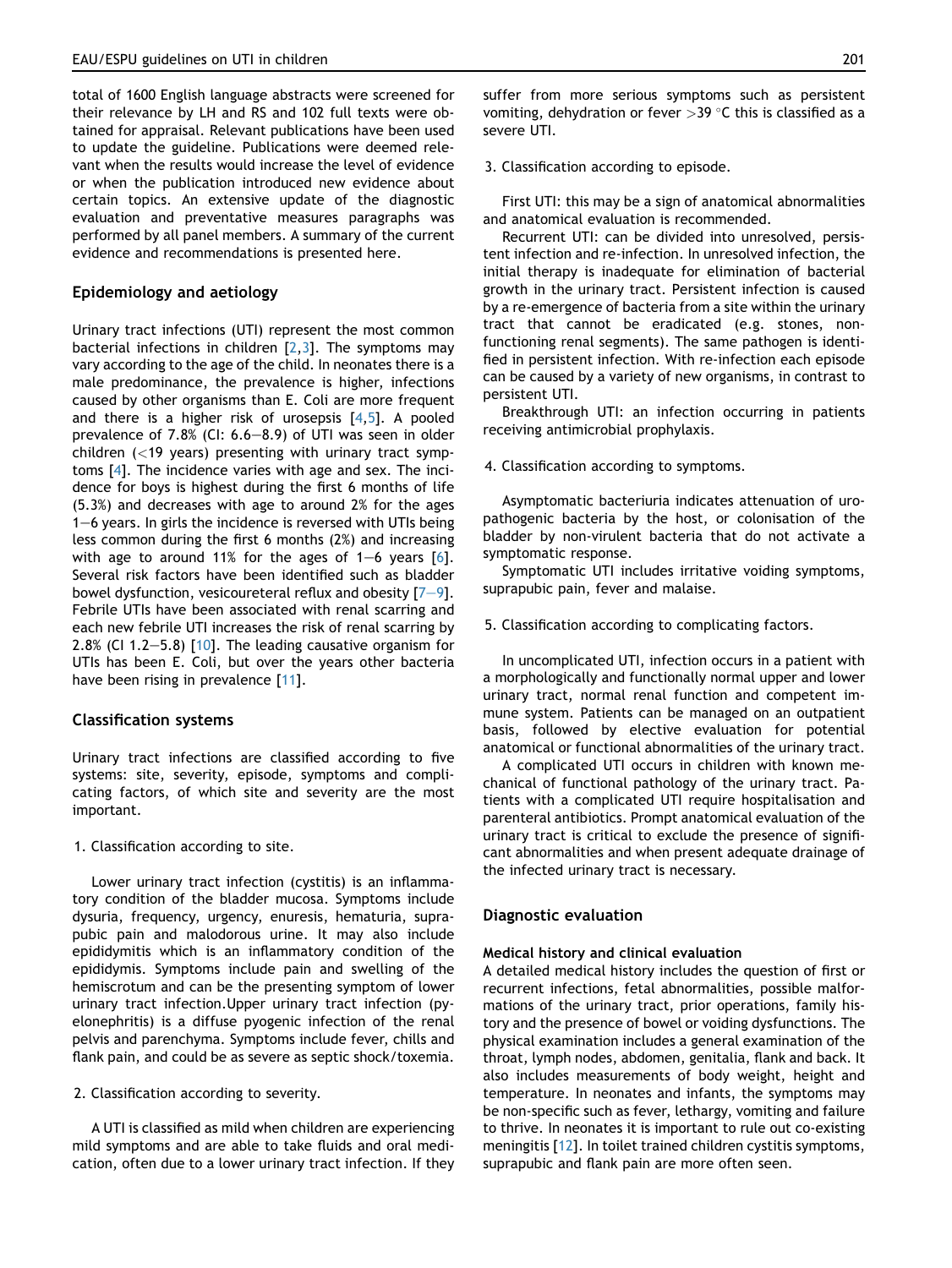## Urine sampling

Urine sampling has to be performed to exclude or confirm UTI and before any antimicrobial agent is administered.

In neonates, infants and non-toilet trained children there are four main methods to collect urine:

- 1. Plastic bag attached to the cleaned genitalia. This has a high risk of contamination in about  $50-60\%$  [[13\]](#page-6-10); however, it is helpful when the results are negative to rule out a UTI.
- 2. Clean-catch urine (CCU) collection where spontaneous voiding, with or without tapping or massaging, is collected in a sterile bowl. This has lower contamination rates of approximately 26% [[13](#page-6-10),[14\]](#page-6-11); however, it is again helpful when the results are negative to rule out a UTI.
- 3. Transurethral bladder catheterisation is a fast and safe way to obtain a reliable urine sample with a contamination rate of about 10% [[14](#page-6-11)]. Urine collected this way can be used for urine cultures.
- 4. Suprapubic bladder aspiration is the most invasive method to obtain urine samples with contamination rates of approximately 1% [\[14](#page-6-11)] and these samples can be used for urine cultures as well.

It is recommended to use a tw0-step procedure where the CCU urine sample is screened and if positive, a catheter or suprapubic bladder aspiration is used for urine cultures. This may lead to a reduction in invasive procedures [\[13,](#page-6-10)[14](#page-6-11)].

In toilet-trained children who can void on demand, the use of clean catch urine, especially midstream, after carefully cleaning of the external genitalia, can be an acceptable technique for obtaining urine for screening and urine cultures [\[15\]](#page-6-12).

There are three methods that are commonly used for urinalysis screening:

- 1. Dipstick
- 2. Microscopy
- 3. Flow imaging analysis technology

After negative results for the urinalysis (e.g. negative nitrite, leukocyte tests on stick and no pyuria or bacteriuria on urine microscopy), urine cultures are generally not necessary, especially when there is an alternative diagnosis for the fever. In case of a positive urinalysis, confirmation by urine culture is essential. CCU, midstream and catheterisation urine cultures can be considered positive as  $10^3$ - $10<sup>4</sup>$  cfu/ml of a monoculture. With suprapubic bladder aspirates any count constitutes a positive culture. In general mixed cultures are indicative of contamination. In febrile children  $<$ 4 months of age a cut-off value of 10<sup>3</sup> cfu/ml can be used when clinical and laboratory findings match and a correct sampling method has been used [[16](#page-6-13)]. A negative culture with the presence of pyuria could be due to incomplete antibiotic treatment, urolithiasis and infections caused by Mycobacterium tuberculosis or Chlamydia trachomatis.

A flowchart was developed as a guide for the basic diagnostic evaluation and subsequent management [\(Fig. 1](#page-3-0)).

#### Imaging

The optimal strategy for the diagnostic evaluation of children with febrile UTI has been changing over time. It is imperative to ensure any abnormalities in the urinary tract are detected with a judicious use of diagnostic tests. An updated diagnostic strategy based on recent literature is presented in [Fig. 1](#page-3-0).

Ultrasound: renal and bladder ultrasound within 24 h is advised in infants with febrile UTI to exclude obstruction of the upper and lower urinary tract. Abnormalities are found in 15% of patients and  $1-2%$  require prompt action (e.g. drainage) [[17\]](#page-6-14). Renal ultrasound should be performed before and after voiding with special attention to the postvoid residual urine in toilet-trained children [[18](#page-6-15)]. When perirenal or psoas abscesses or renal masses are seen subsequent CT imaging to exclude xanthogranulomatous pyelonephritis is advised [[19\]](#page-6-16).

Radionuclide scanning/MRI: In the acute phase of a febrile UTI (up to six weeks) a dimercaptosuccinic acid (DMSA) scan can demonstrate pyelonephritis by perfusion defects. Changes in clearance of DMSA correlated with the presence of dilating reflux and risk of further pyelonephritis episodes, breakthrough infections and renal scarring [\[20](#page-6-17)]. Renal scars can be detected after three to six months [\[21](#page-6-18)]. Diffusion-weighted MRI has been shown to accurately diagnose acute pyelonephritis and reveal late renal scars. This could be an alternative to DMSA thereby avoiding radiation exposure [[22\]](#page-6-19).

Voiding cystourethrography (VCUG)/urosonography: The gold standard diagnostic test for vesico-ureteral reflux (VUR) is VCUG. VCUG can also exclude the presence of an infravesical obstruction. The timing of VCUG does not influence the presence or severity of VUR [[23](#page-6-20)]. When performed with proven sterile urine, it does not cause any significant morbidity [\[24](#page-6-21)]. It is important to diagnose highgrade VUR after the first UTI since this is an important risk factor for renal scarring. The most important risk factors for high-grade VUR and subsequent scarring are: abnormal renal ultrasound, high grade fever and non-E. Coli infections  $[25-29]$  $[25-29]$  $[25-29]$  $[25-29]$  $[25-29]$ . Considering the invasiveness of VCUG and radiation exposure involved  $[30]$  we have updated the comprehensive diagnostic strategy using the identified risk factors for VUR to reduce unnecessary use of VCUG for its diagnosis, [Fig. 2](#page-4-0).

### Antibacterial management

Administration route: the choice between oral and parenteral treatment should be based on patient age, clinical suspicion of urosepsis, refusal of fluids, food and oral medication, vomiting, diarrhoea and complicated pyelonephritis. In newborns and infants less than two months of age parenteral antibiotic treatment is recommended, because of the increased incidence of urosepsis and severe pyelonephritis. Electrolyte disorders with life-threatening hyponatremia and hyperkalemia based on pseudohypoaldosteronism can occur in these cases and clinicians should be aware of anatomical abnormalities, such as obstructive conditions [[31](#page-6-24)].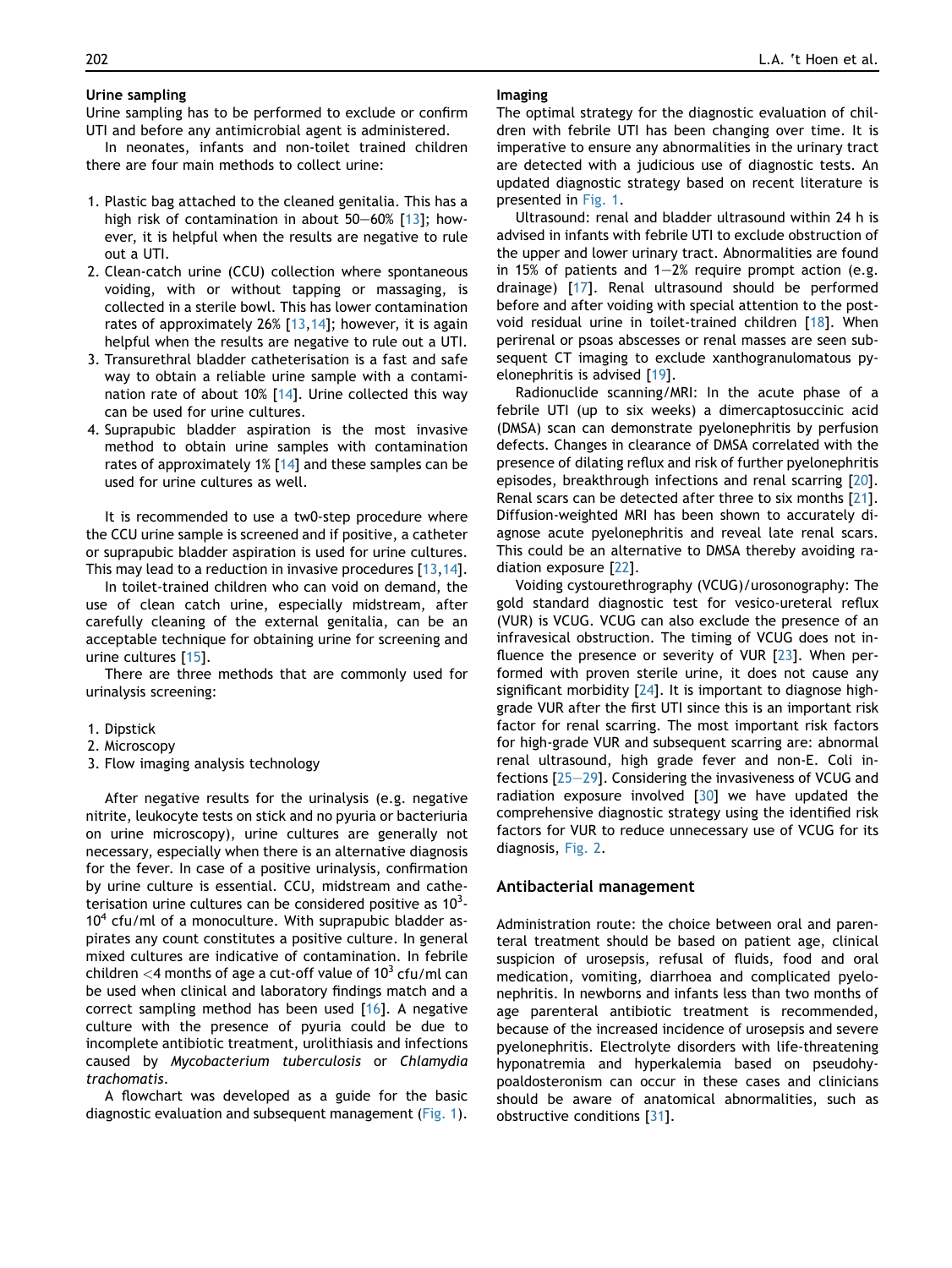<span id="page-3-0"></span>

Fig. 1 Flowchart for basic diagnostic evaluation and subsequent management of UTI.

Duration of therapy: Prompt adequate treatment of UTI can prevent the spread of infection and subsequent renal scarring. Outcomes of short courses (one to three days) are inferior to those of seven-to-fourteen-day courses [[32\]](#page-6-25). However, a simple cystitis can be treated with three to five days of antibiotics [[33](#page-7-0)]. No significant difference in recurrent UTIs and rehospitalisation was found between seven day parenteral and longer regimens for UTI in younger infants [\[34](#page-7-1)]. In young infants a short course of parenteral treatment with early conversion to oral antibiotics may be considered. When ambulatory treatment is chosen, active surveillance, medical supervision and, if necessary, adjustment of therapy must be guaranteed. Close contact with the family is advised in the initial phase [[35](#page-7-2)]. In complicated UTI, uropathogen other than E. Coli, such as Proteus Mirabilis, Pseudomonas Aeruginosa, are more often the causative pathogens [[36](#page-7-3)]. Temporary urinary diversion such as a stent or nephrostomy might be required in case of failure of conservative treatment in obstructive uropathy.

Antimicrobial agents: There is a significant difference in prevalence patterns of antibiotic resistance of uropathogenic E. Coli in different countries, with increased high resistance patterns in countries outside The Organisation for Economic Cooperation and Development (OECD) [[37\]](#page-7-4). Several risk factors and determinants for UTIs caused by ESBL and non-E Coli bacteria have been identified including history of infection, recent hospitalisation, short-term exposure to antibiotics, and prophylaxis [[38](#page-7-5),[39\]](#page-7-6). The choice of antibiotics should be guided by good antibiotic stewardship. It is important to be aware of local resistance patterns. These differ between countries and moreover between hospitals. Local antibiotic protocols and webbased recommendations can guide the choice for type of antibiotic therapy. The individual patients' previous cultures should also be taken into account. The daily dosage of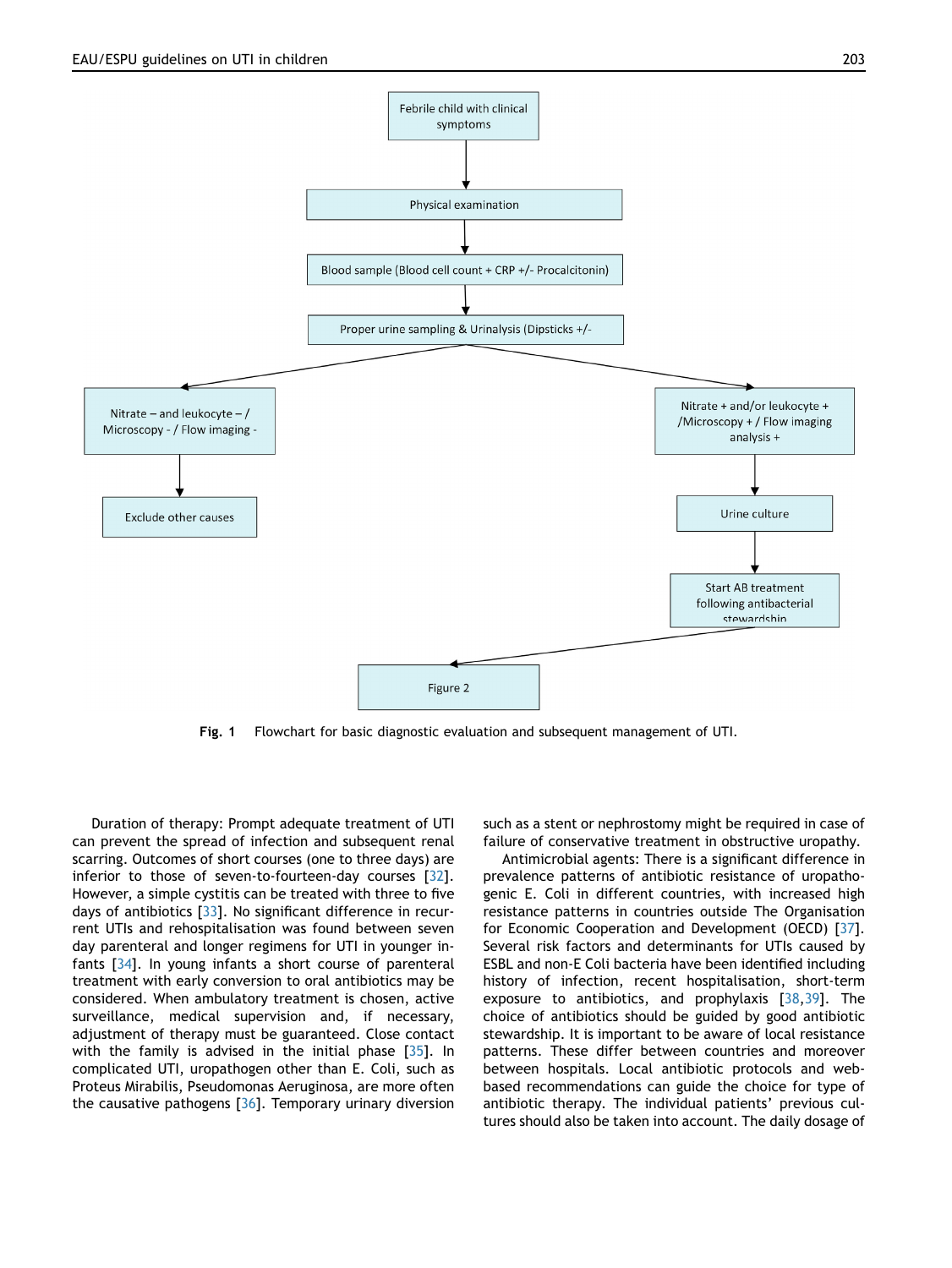<span id="page-4-0"></span>

Fig. 2 Flowchart for comprehensive diagnostic evaluation using risk factors.

antibiotics depends on age, weight of the child as well as on renal and liver function.

## Preventative measures

Recurrent UTIs are not only problematic because the symptoms are bothersome to children, but recurrent febrile infections will also result in renal scarring [[10](#page-6-7)]. Therefore, it is important to prevent UTI recurrences.

Chemoprophylaxis: Chemoprophylaxis is commonly used to prevent UTIs in children. With increasing resistance rates, one should carefully consider which patients should receive antibacterial prophylaxis, since long-term use has been associated with increased microbial resistance [\[40](#page-7-7),[41\]](#page-7-8). Its use causes a reduction in number of recurrent UTIs, but it did not reduce newly acquired renal damage in children with first and second UTI [[41\]](#page-7-8). However, when used in children with anatomic abnormalities of the urinary tracts a reduction in UTI and subsequent renal scarring was shown [\[40](#page-7-7),[41](#page-7-8)]. Patients with incomplete emptying of the bladder appropriately performing CIC, but still suffering from recurrent UTIs the intravesical application of Gentamicin has been proven effective [\[42\]](#page-7-9).

Dietary supplements: Cranberry, mostly as juice, has been shown to decrease the risk of UTIs in healthy children, and in children with urogenital abnormalities cranberries appear to be just as effective as antibiotic prophylaxis, even though results were variable between different studies [[43](#page-7-10)]. The results of probiotics are somewhat more conflicting, with one systematic review not ruling out any effect [[44\]](#page-7-11) and a randomized controlled trail showing promising results in children with normal urogenital anatomy [[45](#page-7-12)]. A meta-analysis could however not demonstrate a beneficial effect, except as an adjuvant to antibiotic prophylaxis [\[46](#page-7-13)]. Even though more studies into supplements are warranted, Vitamin A showed promising results in preventing renal scarring in children with acute pyelonephritis [\[47](#page-7-14),[48](#page-7-15)] and Vitamin E could possibly ameliorate the symptoms of UTI [\[49\]](#page-7-16).

Prepuce: Use of steroid crème in the presence of physiologic phimosis in boys with UTI significantly reduced recurrent UTIs [[50](#page-7-17)]. In newborns with an anatomical abnormality circumcision may also prevent UTIs  $[51-53]$  $[51-53]$  $[51-53]$  $[51-53]$ .

Bladder and bowel dysfunction (BBD) is a risk factor for UTI and each child presenting with a UTI should be screened for the presence of BBD. Normalisation of micturition disorders or bladder overactivity is important to lower the rate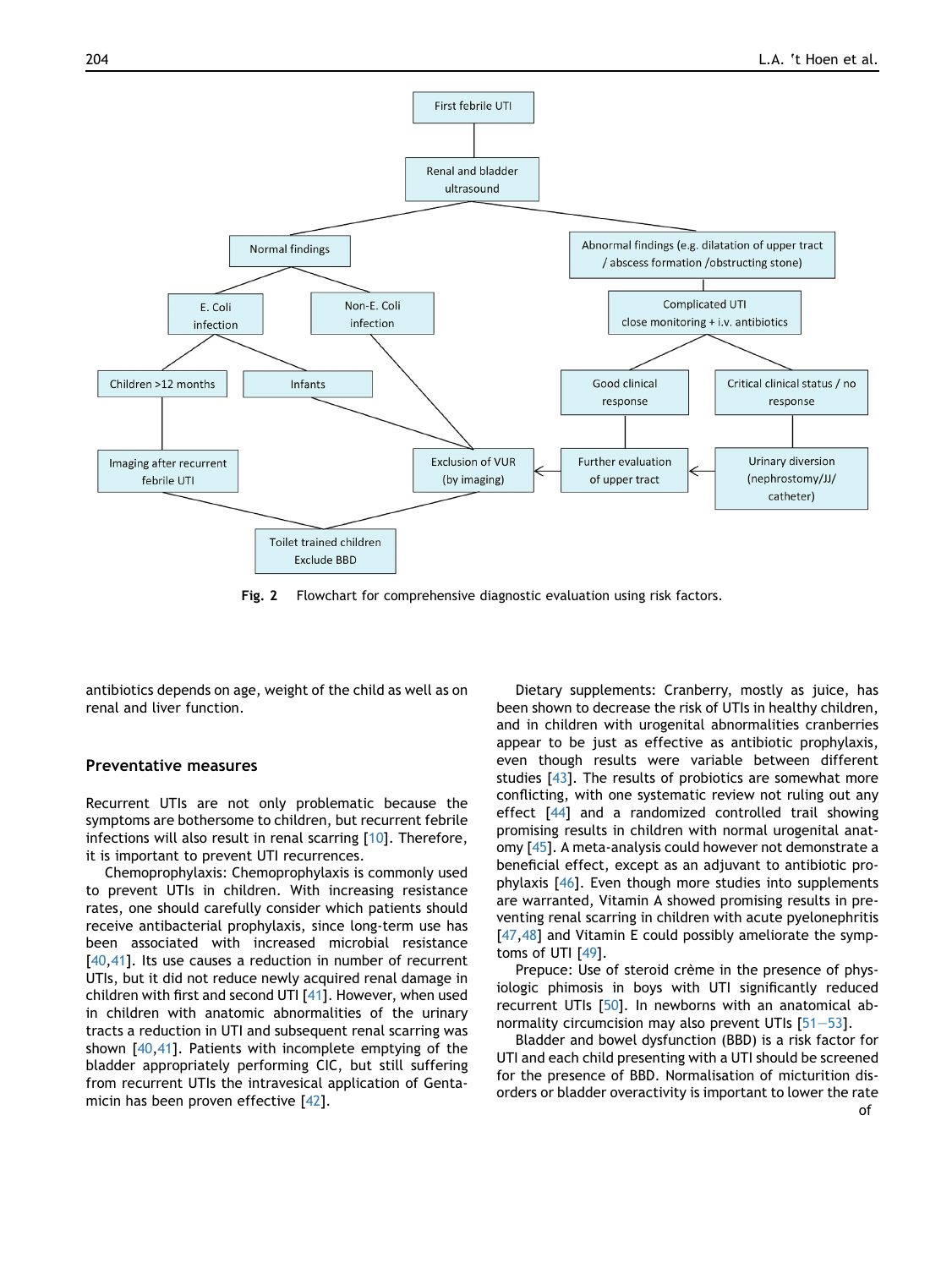UTI recurrence. Treatment of constipation leads to a decrease in number of UTIs and a multidisciplinary approach is recommended [[54](#page-7-19)]. Exclusion of BBD is strongly recommended in any toilet-trained child presenting with febrile and/or recurrent UTI and should be treated accordingly.

# Monitoring of UTI

With successful treatment, urine usually becomes sterile after 24 h and leukocyturia disappears within three to four days. Normalisation of body temperature can be expected within  $24-48$  h in 90% of patients. The presence of urinary obstruction, congenital uropathy and treatment-resistant uropathogen should be suspected in children with prolonged fever and failing recovery. Repeat ultrasound examination is recommended in these patients. Procalcitonin, C-reactive protein and leukocyte count can be used as reliable serum markers for renal parenchymal inflammation [[55\]](#page-7-20). A cut-off value of 1.0 ng/ml of Procalcitonin has been shown to be predictive of acute pyelonephritis in young children [\[56\]](#page-7-21). In patients with febrile UTI, serum electrolytes and blood counts should be followed up.

#### Summary of evidence

| Summary of evidence                                                                                                                                                                                                        | IF. |
|----------------------------------------------------------------------------------------------------------------------------------------------------------------------------------------------------------------------------|-----|
| Urinary tract infection represents the most common bacterial infection in children less than 2 years of age. The incidence 1b<br>varies depending on age and sex.                                                          |     |
| Classifications are made according to the site, episode, severity, symptoms and complicating factors.<br>For acute treatment, site and severity are most important.                                                        | 2b  |
| The number of colony forming units (cfu) in the urine culture can vary, however, any colony count of one specimen indicates 2b<br>a high suspicion for UTI                                                                 |     |
| Due to increasing resistance numbers good antibiotic stewardship should guide the choice of antibiotics, taking into account 2a<br>local resistance patterns, old urine cultures (when available) and clinical parameters. |     |
| Preventive measures against recurrent UTIs include: chemoprophylaxis (oral and intravesical), cranberries, probiotics and 2a                                                                                               |     |

Vitamin A and E.

During acute UTI both DMSA and diffusion-weighted MRI can confirm pyelonephritis or parenchymal damage. 2a

| <b>Recommendations</b>                                                                                                                                                                                                                                            |                       |
|-------------------------------------------------------------------------------------------------------------------------------------------------------------------------------------------------------------------------------------------------------------------|-----------------------|
| Recommendations                                                                                                                                                                                                                                                   | LE Strength<br>rating |
| Take a medical history, assess clinical signs and symptoms and perform a physical examination to diagnose<br>children suspected of having a urinary tract infection (UTI).                                                                                        | 3 Strong              |
| Exclude bladder- and bowel dysfunction in any toilet-trained child with febrile and/or recurrent UTI.                                                                                                                                                             | 3 Strong              |
| Clean catch urine can be used for screening for UTI. Bladder catheterisation and suprapubic bladder aspiration 2a Strong<br>to collect urine can be used for urine cultures.                                                                                      |                       |
| Do not use plastic bags for urine sampling in non-toilet-trained children since it has a high risk of false-positive 2a Strong<br>results.                                                                                                                        |                       |
| Midstream urine is an acceptable technique for toilet-trained children.                                                                                                                                                                                           | 2a Strong             |
| The choice between oral and parenteral therapy should be based on patient age; clinical suspicion of urosepsis; 2a Strong<br>illness severity; refusal of fluids, food and/or oral medication; vomiting; diarrhea; non-compliance;<br>complicated pyelonephritis. |                       |
| Treat febrile UTIs with four to seven day courses of oral or parenteral therapy.                                                                                                                                                                                  | 1b Strong             |
| Treat complicated febrile UTI with broad-spectrum antibiotics                                                                                                                                                                                                     | 1b Strong             |
| Offer long-term antibacterial prophylaxis in case of high susceptibility to UTI and risk of acquired renal damage 1b Strong<br>and lower urinary tract symptoms.                                                                                                  |                       |
| In selected cases consider dietary supplements as an alternative or add-on preventive measure.                                                                                                                                                                    | 2a Strong             |
| In infants with febrile UTI use renal and bladder ultrasound to exclude obstruction of the upper and lower<br>urinary tract within 24 h                                                                                                                           | 2a Strong             |
| In infants, exclude VUR after first epidose of febrile UTI with a non-E. Coli infection. In children more than one 2a Strong<br>year of age with an E. Coli infection, exclude VUR after the second febrile UTI.                                                  |                       |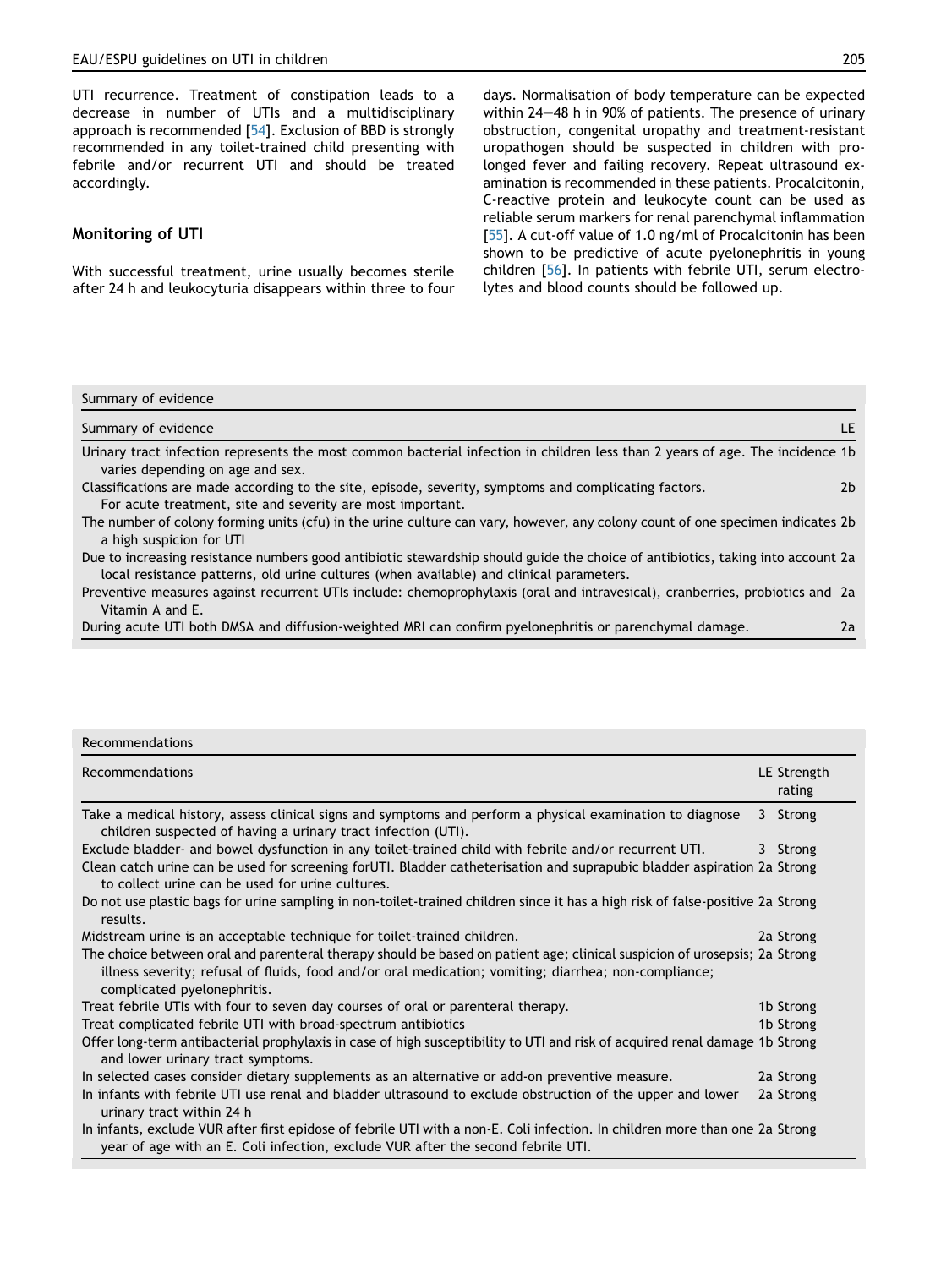# Conflict of interest/funding

None.

# References

- <span id="page-6-0"></span>[1] [Stein R, Dogan HS, Hoebeke P, Ko](http://refhub.elsevier.com/S1477-5131(21)00068-1/sref1)čvara R, Nijman RJM, [Radmayr C, et al. Urinary tract infections in children:](http://refhub.elsevier.com/S1477-5131(21)00068-1/sref1) EAU/ESPU guidelines. Eur Urol  $2015;67(3):546-58$ .
- <span id="page-6-1"></span>[2] [Marild S, Jodal U. Incidence rate of first-time symptomatic](http://refhub.elsevier.com/S1477-5131(21)00068-1/sref2) [urinary tract infection in children under 6 years of age. Acta](http://refhub.elsevier.com/S1477-5131(21)00068-1/sref2) [Paediatr 1998;87\(5\):549](http://refhub.elsevier.com/S1477-5131(21)00068-1/sref2)-[52.](http://refhub.elsevier.com/S1477-5131(21)00068-1/sref2)
- <span id="page-6-2"></span>[3] [O'Brien K, Stanton N, Edwards A, Hood K, Butler CC. Preva](http://refhub.elsevier.com/S1477-5131(21)00068-1/sref3)[lence of urinary tract infection \(UTI\) in sequential acutely](http://refhub.elsevier.com/S1477-5131(21)00068-1/sref3) [unwell children presenting in primary care: exploratory study.](http://refhub.elsevier.com/S1477-5131(21)00068-1/sref3) [Scand J Prim Health Care 2011;29\(1\):19](http://refhub.elsevier.com/S1477-5131(21)00068-1/sref3)-[22](http://refhub.elsevier.com/S1477-5131(21)00068-1/sref3).
- <span id="page-6-3"></span>[4] [Shaikh N, Morone NE, Bost JE, Farrell MH. Prevalence of uri](http://refhub.elsevier.com/S1477-5131(21)00068-1/sref4)[nary tract infection in childhood: a meta-analysis. Pediatr](http://refhub.elsevier.com/S1477-5131(21)00068-1/sref4) Infect Dis J  $2008;27(4):302-8$ .
- <span id="page-6-4"></span>[5] [Zorc JJ, Levine DA, Platt SL, Dayan PS, Macias CG, Krief W,](http://refhub.elsevier.com/S1477-5131(21)00068-1/sref5) [et al. Clinical and demographic factors associated with urinary](http://refhub.elsevier.com/S1477-5131(21)00068-1/sref5) [tract infection in young febrile infants. Pediatrics 2005;](http://refhub.elsevier.com/S1477-5131(21)00068-1/sref5)  $116(3):644-8.$  $116(3):644-8.$  $116(3):644-8.$  $116(3):644-8.$
- <span id="page-6-5"></span>[6] [Ladomenou F, Bitsori M, Galanakis E. Incidence and morbidity](http://refhub.elsevier.com/S1477-5131(21)00068-1/sref6) [of urinary tract infection in a prospective cohort of children.](http://refhub.elsevier.com/S1477-5131(21)00068-1/sref6) [Acta Paediatrica, International Journal of Paediatrics 2015;](http://refhub.elsevier.com/S1477-5131(21)00068-1/sref6)  $104(7):e324-9.$  $104(7):e324-9.$  $104(7):e324-9.$
- <span id="page-6-6"></span>[7] [Shaikh N, Hoberman A, Keren R, Ivanova A, Gotman N,](http://refhub.elsevier.com/S1477-5131(21)00068-1/sref7) [Chesney RW, et al. Predictors of antimicrobial resistance](http://refhub.elsevier.com/S1477-5131(21)00068-1/sref7) [among pathogens causing urinary tract infection in children. J](http://refhub.elsevier.com/S1477-5131(21)00068-1/sref7) [Pediatr 2016;171:116](http://refhub.elsevier.com/S1477-5131(21)00068-1/sref7)-[21.](http://refhub.elsevier.com/S1477-5131(21)00068-1/sref7)
- [8] [Zaffanello M, Banzato C, Piacentini G. Management of con](http://refhub.elsevier.com/S1477-5131(21)00068-1/sref8)[stipation in preventing urinary tract infections in children: a](http://refhub.elsevier.com/S1477-5131(21)00068-1/sref8) [concise review. European Research Journal 2019;5\(2\):236](http://refhub.elsevier.com/S1477-5131(21)00068-1/sref8)-[43.](http://refhub.elsevier.com/S1477-5131(21)00068-1/sref8)
- [9] [Grier WR, Kratimenos P, Singh S, Guaghan JP, Koutroulis I.](http://refhub.elsevier.com/S1477-5131(21)00068-1/sref9) [Obesity as a risk factor for urinary tract infection in children.](http://refhub.elsevier.com/S1477-5131(21)00068-1/sref9) [Clin Pediatr 2016;55\(10\):952](http://refhub.elsevier.com/S1477-5131(21)00068-1/sref9)-[6.](http://refhub.elsevier.com/S1477-5131(21)00068-1/sref9)
- <span id="page-6-7"></span>[10] [Shaikh N, Haralam MA, Kurs-Lasky M, Hoberman A. Association](http://refhub.elsevier.com/S1477-5131(21)00068-1/sref10) [of renal scarring with number of febrile urinary tract in](http://refhub.elsevier.com/S1477-5131(21)00068-1/sref10)[fections in children. JAMA Pediatr 2019 Aug 5;173\(10\):949](http://refhub.elsevier.com/S1477-5131(21)00068-1/sref10)-[52.](http://refhub.elsevier.com/S1477-5131(21)00068-1/sref10)
- <span id="page-6-8"></span>[11] [Alberici I, Bayazit AK, Drozdz D, Emre S, Fischbach M,](http://refhub.elsevier.com/S1477-5131(21)00068-1/sref11) [Harambat J, et al. Pathogens causing urinary tract infections](http://refhub.elsevier.com/S1477-5131(21)00068-1/sref11) [in infants: a European overview by the ESCAPE study group.](http://refhub.elsevier.com/S1477-5131(21)00068-1/sref11) [Eur J Pediatr 2015;174\(6\):783](http://refhub.elsevier.com/S1477-5131(21)00068-1/sref11)-[90.](http://refhub.elsevier.com/S1477-5131(21)00068-1/sref11)
- <span id="page-6-9"></span>[12] [Tebruegge M, Pantazidou A, Clifford V, Gonis G, Ritz N,](http://refhub.elsevier.com/S1477-5131(21)00068-1/sref12) [Connell T, et al. The age-related risk of co-existing meningitis](http://refhub.elsevier.com/S1477-5131(21)00068-1/sref12) [in children with urinary tract infection. PloS One 2011;6\(11\)](http://refhub.elsevier.com/S1477-5131(21)00068-1/sref12).
- <span id="page-6-10"></span>[13] [Kauffman JD, Danielson PD, Chandler NM. Risk factors and](http://refhub.elsevier.com/S1477-5131(21)00068-1/sref13) [associated morbidity of urinary tract infections in pediatric](http://refhub.elsevier.com/S1477-5131(21)00068-1/sref13) [surgical patients: a NSQIP pediatric analysis. J Pediatr Surg](http://refhub.elsevier.com/S1477-5131(21)00068-1/sref13) 2020 Apr; 55(5): 715-[20.](http://refhub.elsevier.com/S1477-5131(21)00068-1/sref13)
- <span id="page-6-11"></span>[14] [Tosif S, Baker A, Oakley E, Donath S, Babl FE. Contamination](http://refhub.elsevier.com/S1477-5131(21)00068-1/sref14) [rates of different urine collection methods for the diagnosis of](http://refhub.elsevier.com/S1477-5131(21)00068-1/sref14) [urinary tract infections in young children: an observational](http://refhub.elsevier.com/S1477-5131(21)00068-1/sref14) [cohort study. J Paediatr Child Health 2012;48\(8\):659](http://refhub.elsevier.com/S1477-5131(21)00068-1/sref14)-[64.](http://refhub.elsevier.com/S1477-5131(21)00068-1/sref14)
- <span id="page-6-12"></span>[15] [Vaillancourt S, McGillivray D, Zhang X, Kramer MS. To clean or](http://refhub.elsevier.com/S1477-5131(21)00068-1/sref15) [not to clean: effect on contamination rates in midstream](http://refhub.elsevier.com/S1477-5131(21)00068-1/sref15) [urine collections in toilet-trained children. Pediatrics 2007;](http://refhub.elsevier.com/S1477-5131(21)00068-1/sref15) [119\(6\):e1288](http://refhub.elsevier.com/S1477-5131(21)00068-1/sref15)-[93](http://refhub.elsevier.com/S1477-5131(21)00068-1/sref15).
- <span id="page-6-13"></span>[16] [Akagawa Y, Kimata T, Akagawa S, Fujishiro S, Kato S,](http://refhub.elsevier.com/S1477-5131(21)00068-1/sref16) [Yamanouchi S, et al. Optimal bacterial colony counts for the](http://refhub.elsevier.com/S1477-5131(21)00068-1/sref16) [diagnosis of upper urinary tract infections in infants. Clin Exp](http://refhub.elsevier.com/S1477-5131(21)00068-1/sref16) Nephrol 2020 Mar; 24(3): 253-[8](http://refhub.elsevier.com/S1477-5131(21)00068-1/sref16).
- <span id="page-6-14"></span>[17] [Whiting P, Westwood M, Watt I, Cooper J, Kleijnen J. Rapid](http://refhub.elsevier.com/S1477-5131(21)00068-1/sref17) [tests and urine sampling techniques for the diagnosis of](http://refhub.elsevier.com/S1477-5131(21)00068-1/sref17)

[urinary tract infection \(UTI\) in children under five years: a](http://refhub.elsevier.com/S1477-5131(21)00068-1/sref17) [systematic review. BMC Pediatr 2005;5\(1\):4.](http://refhub.elsevier.com/S1477-5131(21)00068-1/sref17)

- <span id="page-6-15"></span>[18] [Chang SJ, Tsai LP, Hsu CK, Yang SS. Elevated postvoid residual](http://refhub.elsevier.com/S1477-5131(21)00068-1/sref18) [urine volume predicting recurrence of urinary tract infections](http://refhub.elsevier.com/S1477-5131(21)00068-1/sref18) in toilet-trained children. Pediatr Nephrol  $2015;30(7):1131-7$  $2015;30(7):1131-7$  $2015;30(7):1131-7$ .
- <span id="page-6-16"></span>[19] [Stoica I, O'Kelly F, McDermott MB, Quinn FMJ. Xanthogranu](http://refhub.elsevier.com/S1477-5131(21)00068-1/sref19)[lomatous pyelonephritis in a paediatric cohort \(1963-2016\):](http://refhub.elsevier.com/S1477-5131(21)00068-1/sref19) [outcomes from a large single-center series. J Pediatr Urol](http://refhub.elsevier.com/S1477-5131(21)00068-1/sref19) [2018;14\(2\):169.](http://refhub.elsevier.com/S1477-5131(21)00068-1/sref19)
- <span id="page-6-17"></span>[20] [Shiraishi K, Yoshino K, Watanabe M, Matsuyama H, Tanikaze S.](http://refhub.elsevier.com/S1477-5131(21)00068-1/sref20) [Risk factors for breakthrough infection in children with pri](http://refhub.elsevier.com/S1477-5131(21)00068-1/sref20)[mary vesicoureteral reflux. J Urol 2010;183\(4\):1527](http://refhub.elsevier.com/S1477-5131(21)00068-1/sref20)-[31.](http://refhub.elsevier.com/S1477-5131(21)00068-1/sref20)
- <span id="page-6-18"></span>[21] [Quirino IG, Silva JM, Diniz JS, Lima EM, Rocha AC, Simoes e](http://refhub.elsevier.com/S1477-5131(21)00068-1/sref21) [Silva AC, et al. Combined use of late phase dimercapto](http://refhub.elsevier.com/S1477-5131(21)00068-1/sref21)[succinic acid renal scintigraphy and ultrasound as first line](http://refhub.elsevier.com/S1477-5131(21)00068-1/sref21) [screening after urinary tract infection in children. J Urol 2011;](http://refhub.elsevier.com/S1477-5131(21)00068-1/sref21)  $185(1):258-63.$  $185(1):258-63.$  $185(1):258-63.$
- <span id="page-6-19"></span>[22] [Bosakova A, Salounova D, Havelka J, Kraft O, Sirucek P,](http://refhub.elsevier.com/S1477-5131(21)00068-1/sref22) [Kocvara R, et al. Diffusion-weighted magnetic resonance im](http://refhub.elsevier.com/S1477-5131(21)00068-1/sref22)[aging is more sensitive than dimercaptosuccinic acid scintig](http://refhub.elsevier.com/S1477-5131(21)00068-1/sref22)[raphy in detecting parenchymal lesions in children with acute](http://refhub.elsevier.com/S1477-5131(21)00068-1/sref22) [pyelonephritis: a prospective study. J Pediatr Urol 2018;14\(3\):](http://refhub.elsevier.com/S1477-5131(21)00068-1/sref22) [269](http://refhub.elsevier.com/S1477-5131(21)00068-1/sref22).
- <span id="page-6-20"></span>[23] [Mazzi S, Rohner K, Hayes W, Weitz M. Timing of voiding cys](http://refhub.elsevier.com/S1477-5131(21)00068-1/sref23)[tourethrography after febrile urinary tract infection in chil](http://refhub.elsevier.com/S1477-5131(21)00068-1/sref23)[dren: a systematic review. Arch Dis Child 2020 Mar;105\(3\):](http://refhub.elsevier.com/S1477-5131(21)00068-1/sref23)  $264 - 9$  $264 - 9$  $264 - 9$ .
- <span id="page-6-21"></span>[24] [Spencer JD, Bates CM, Mahan JD, Niland ML, Staker SR,](http://refhub.elsevier.com/S1477-5131(21)00068-1/sref24) [Hains DS, et al. The accuracy and health risks of a voiding](http://refhub.elsevier.com/S1477-5131(21)00068-1/sref24) [cystourethrogram after a febrile urinary tract infection. J](http://refhub.elsevier.com/S1477-5131(21)00068-1/sref24) [Pediatr Urol 2012;8\(1\):72](http://refhub.elsevier.com/S1477-5131(21)00068-1/sref24)-[6.](http://refhub.elsevier.com/S1477-5131(21)00068-1/sref24)
- <span id="page-6-22"></span>[25] [Pauchard J-Y, Chehade H, Kies CZ, Girardin E, Cachat F,](http://refhub.elsevier.com/S1477-5131(21)00068-1/sref25) [Gehri M. Avoidance of voiding cystourethrography in infants](http://refhub.elsevier.com/S1477-5131(21)00068-1/sref25) [younger than 3 months with Escherichia coli urinary tract](http://refhub.elsevier.com/S1477-5131(21)00068-1/sref25) [infection and normal renal ultrasound. Arch Dis Child 2017;](http://refhub.elsevier.com/S1477-5131(21)00068-1/sref25)  $102(9):804-8.$  $102(9):804-8.$  $102(9):804-8.$
- [26] [Shaikh N, Craig JC, Rovers MM, Da Dalt L, Gardikis S,](http://refhub.elsevier.com/S1477-5131(21)00068-1/sref26) [Hoberman A, et al. Identification of children and adolescents](http://refhub.elsevier.com/S1477-5131(21)00068-1/sref26) [at risk for renal scarring after a first urinary tract infection: a](http://refhub.elsevier.com/S1477-5131(21)00068-1/sref26) [meta-analysis with individual patient data. JAMA Pediatr](http://refhub.elsevier.com/S1477-5131(21)00068-1/sref26) 2014:168(10):893-[900.](http://refhub.elsevier.com/S1477-5131(21)00068-1/sref26)
- [27] [Rianthavorn P, Tangngamsakul O. Probabilities of dilating](http://refhub.elsevier.com/S1477-5131(21)00068-1/sref27) [vesicoureteral reflux in children with first time simple febrile](http://refhub.elsevier.com/S1477-5131(21)00068-1/sref27) [urinary tract infection, and normal renal and bladder ultra-](http://refhub.elsevier.com/S1477-5131(21)00068-1/sref27)sound. J Urol 2016:196([5](http://refhub.elsevier.com/S1477-5131(21)00068-1/sref27)):1541-5.
- [28] [Bahat H, Ben-Ari M, Ziv-Baran T, Neheman A, Youngster I,](http://refhub.elsevier.com/S1477-5131(21)00068-1/sref28) [Goldman M. Predictors of grade 3-5 vesicoureteral reflux in](http://refhub.elsevier.com/S1477-5131(21)00068-1/sref28) [infants](http://refhub.elsevier.com/S1477-5131(21)00068-1/sref28)  $\langle z - 2 \rangle$  months of age with pyelonephritis. Pediatr Nephrol 2019:34(5):907-[15.](http://refhub.elsevier.com/S1477-5131(21)00068-1/sref28)
- [29] [Mola G, Wenger TR, Salomonsson P, Knudsen IJD, Madsen JL,](http://refhub.elsevier.com/S1477-5131(21)00068-1/sref29) [Moller S, et al. Selective imaging modalities after first py](http://refhub.elsevier.com/S1477-5131(21)00068-1/sref29)[elonephritis failed to identify significant urological](http://refhub.elsevier.com/S1477-5131(21)00068-1/sref29) [anomalies, despite normal antenatal ultrasounds. Acta Pae](http://refhub.elsevier.com/S1477-5131(21)00068-1/sref29)[diatrica, International Journal of Paediatrics 2017;106\(7\):](http://refhub.elsevier.com/S1477-5131(21)00068-1/sref29)  $1176 - 83.$  $1176 - 83.$  $1176 - 83.$
- <span id="page-6-23"></span>[30] [Lee LC, Lorenzo AJ, Koyle MA. The role of voiding cystour](http://refhub.elsevier.com/S1477-5131(21)00068-1/sref30)[ethrography in the investigation of children with urinary tract](http://refhub.elsevier.com/S1477-5131(21)00068-1/sref30)  $infections.$  Canadian Urological Association journal  $=$  Journal [de l'Association des urologues du Canada 2016;10\(5](http://refhub.elsevier.com/S1477-5131(21)00068-1/sref30)-[6\):](http://refhub.elsevier.com/S1477-5131(21)00068-1/sref30)  $210 - 4.$  $210 - 4.$  $210 - 4.$  $210 - 4.$
- <span id="page-6-24"></span>[31] [Nandagopal R, Vaidyanathan P, Kaplowitz P. Transient pseu](http://refhub.elsevier.com/S1477-5131(21)00068-1/sref31)[dohypoaldosteronism due to urinary tract infection in infancy:](http://refhub.elsevier.com/S1477-5131(21)00068-1/sref31) [a report of 4 cases. Int J Pediatr Endocrinol 2009;2009:195728](http://refhub.elsevier.com/S1477-5131(21)00068-1/sref31).
- <span id="page-6-25"></span>[32] [Roberts KB. Subcommittee on Urinary Tract Infection, Steer](http://refhub.elsevier.com/S1477-5131(21)00068-1/sref32)[ing Committee on Quality Improvement and Management.](http://refhub.elsevier.com/S1477-5131(21)00068-1/sref32) [Urinary tract infection: clinical practice guideline for the](http://refhub.elsevier.com/S1477-5131(21)00068-1/sref32)